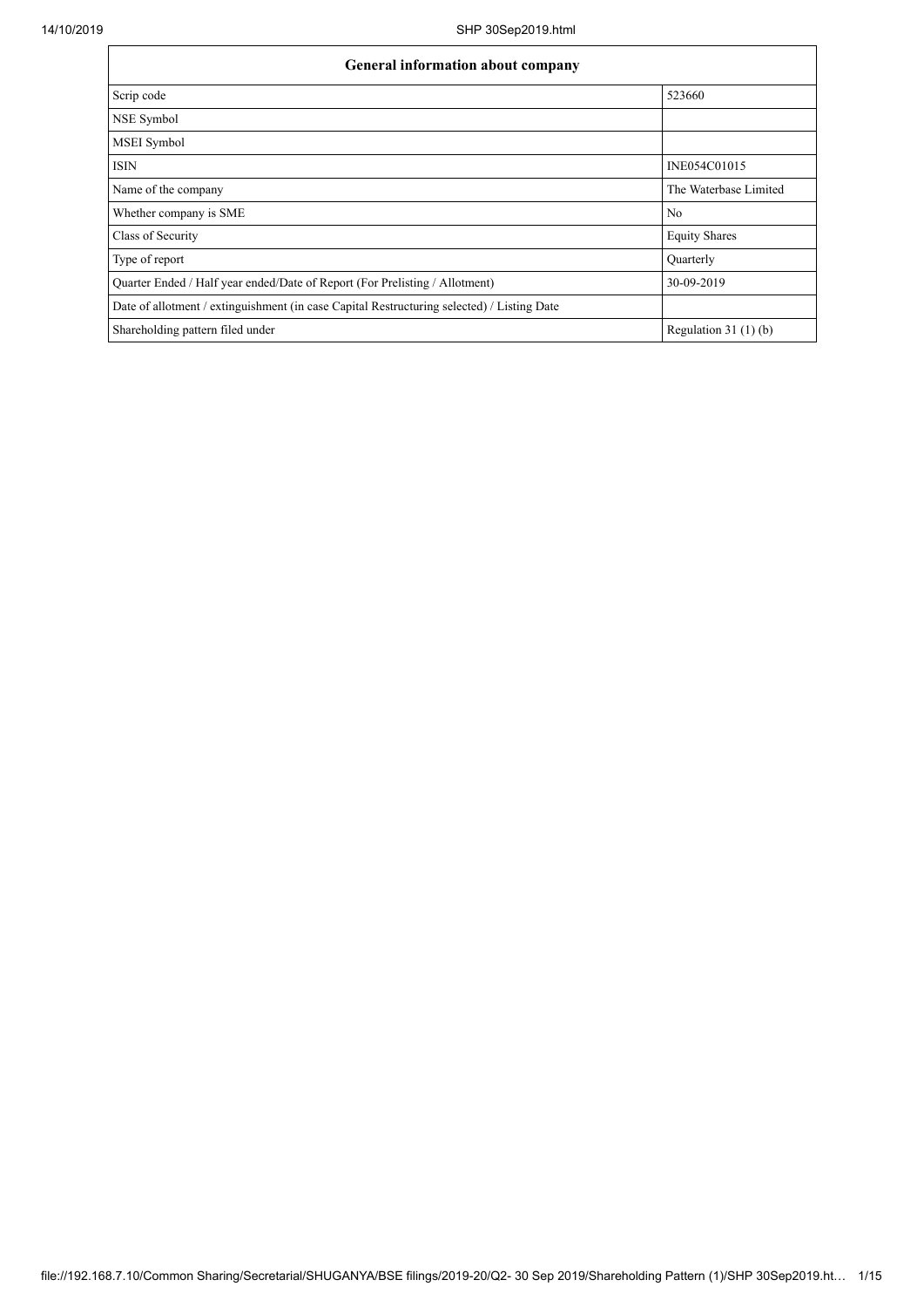|                | <b>Declaration</b>                                                                        |                |                                |                       |                             |  |  |  |  |
|----------------|-------------------------------------------------------------------------------------------|----------------|--------------------------------|-----------------------|-----------------------------|--|--|--|--|
| Sr.<br>No.     | Particular                                                                                | Yes/No         | Promoter and<br>Promoter Group | Public<br>shareholder | Non Promoter-<br>Non Public |  |  |  |  |
| $\mathbf{1}$   | Whether the Listed Entity has issued any partly paid up shares?                           | No             | No                             | N <sub>o</sub>        | No.                         |  |  |  |  |
| $\overline{2}$ | Whether the Listed Entity has issued any Convertible Securities<br>9                      | N <sub>o</sub> | No                             | N <sub>0</sub>        | N <sub>0</sub>              |  |  |  |  |
| 3              | Whether the Listed Entity has issued any Warrants?                                        | N <sub>0</sub> | N <sub>0</sub>                 | N <sub>o</sub>        | N <sub>0</sub>              |  |  |  |  |
| $\overline{4}$ | Whether the Listed Entity has any shares against which<br>depository receipts are issued? | N <sub>0</sub> | No                             | N <sub>o</sub>        | No                          |  |  |  |  |
| 5              | Whether the Listed Entity has any shares in locked-in?                                    | N <sub>o</sub> | No                             | N <sub>o</sub>        | N <sub>o</sub>              |  |  |  |  |
| 6              | Whether any shares held by promoters are pledge or otherwise<br>encumbered?               | N <sub>o</sub> | No                             |                       |                             |  |  |  |  |
| $\overline{7}$ | Whether company has equity shares with differential voting<br>rights?                     | N <sub>0</sub> | No                             | N <sub>0</sub>        | No                          |  |  |  |  |
| 8              | Whether the listed entity has any significant beneficial owner?                           | Yes            |                                |                       |                             |  |  |  |  |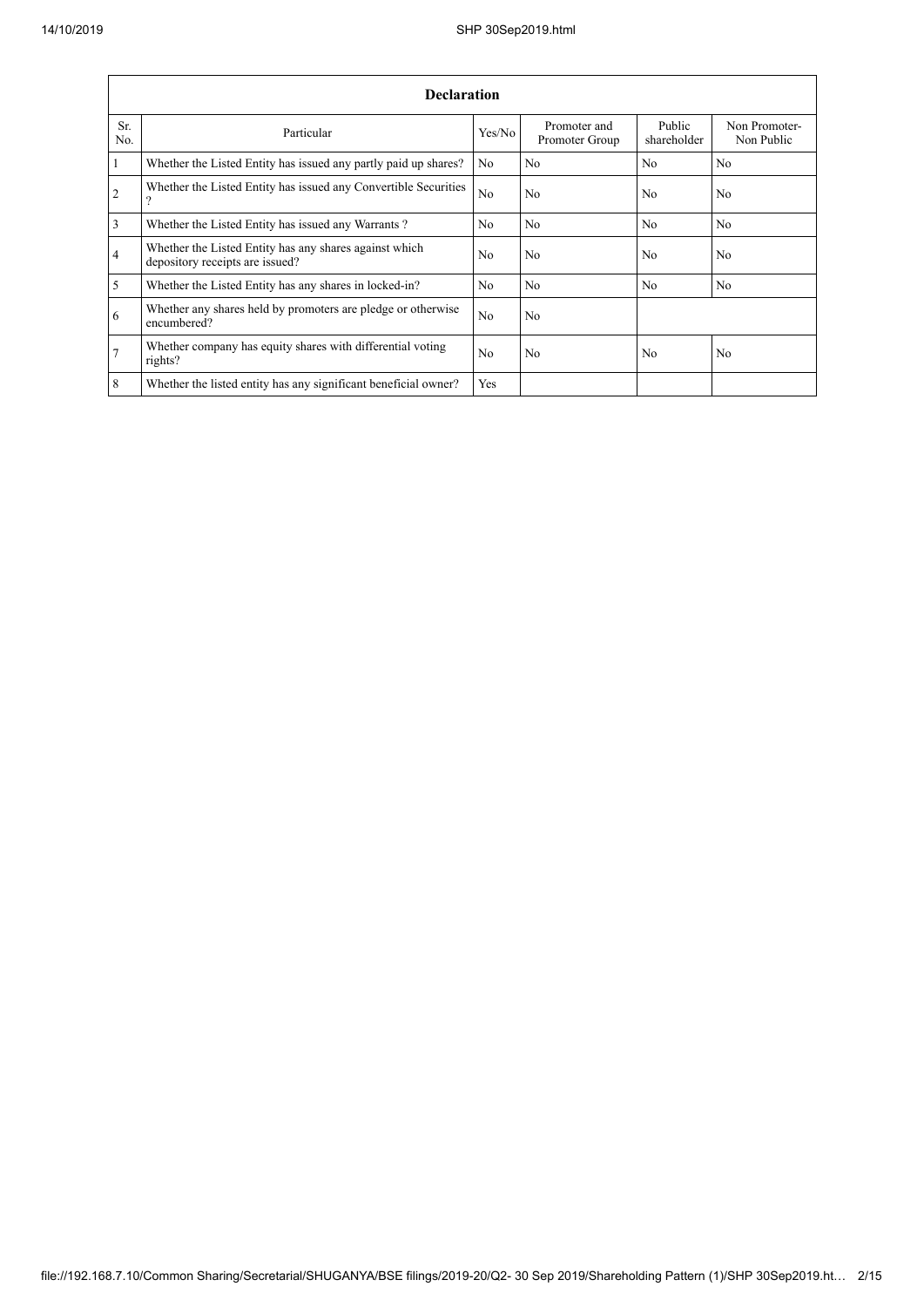|                 | Table I - Summary Statement holding of specified securities |                         |                         |                       |                          |                              |                                          |                                                                  |               |          |                     |
|-----------------|-------------------------------------------------------------|-------------------------|-------------------------|-----------------------|--------------------------|------------------------------|------------------------------------------|------------------------------------------------------------------|---------------|----------|---------------------|
|                 | Category                                                    |                         | No. of                  | No. Of<br>Partly      | No. Of<br>shares         | Total nos.<br>shares         | Shareholding as a<br>$%$ of total no. of | Number of Voting Rights held in each<br>class of securities (IX) |               |          |                     |
| Category<br>(1) | of<br>shareholder                                           | Nos. Of<br>shareholders | fully paid<br>up equity | paid-up<br>equity     | underlying<br>Depository | held (VII)                   | shares (calculated<br>as per SCRR,       | No of Voting (XIV) Rights                                        |               |          | Total as a          |
|                 | (II)                                                        | (III)                   | shares<br>held $(IV)$   | shares<br>held<br>(V) | Receipts<br>(VI)         | $= (IV) +$<br>$(V)$ + $(VI)$ | 1957) (VIII) As a<br>% of $(A+B+C2)$     | Class eg:<br>X                                                   | Class<br>eg:y | Total    | $%$ of<br>$(A+B+C)$ |
| (A)             | Promoter<br>$\&$<br>Promoter<br>Group                       | 8                       | 27806094                |                       |                          | 27806094                     | 67.12                                    | 27806094                                                         |               | 27806094 | 67.12               |
| (B)             | Public                                                      | 41281                   | 13620685                |                       |                          | 13620685                     | 32.88                                    | 13620685                                                         |               | 13620685 | 32.88               |
| (C)             | Non<br>Promoter-<br>Non Public                              |                         |                         |                       |                          |                              |                                          |                                                                  |               |          |                     |
| (C1)            | Shares<br>underlying<br><b>DRs</b>                          |                         |                         |                       |                          |                              |                                          |                                                                  |               |          |                     |
| (C2)            | Shares held<br>by<br>Employee<br>Trusts                     |                         |                         |                       |                          |                              |                                          |                                                                  |               |          |                     |
|                 | Total                                                       | 41289                   | 41426779                |                       |                          | 41426779                     | 100                                      | 41426779                                                         |               | 41426779 | 100                 |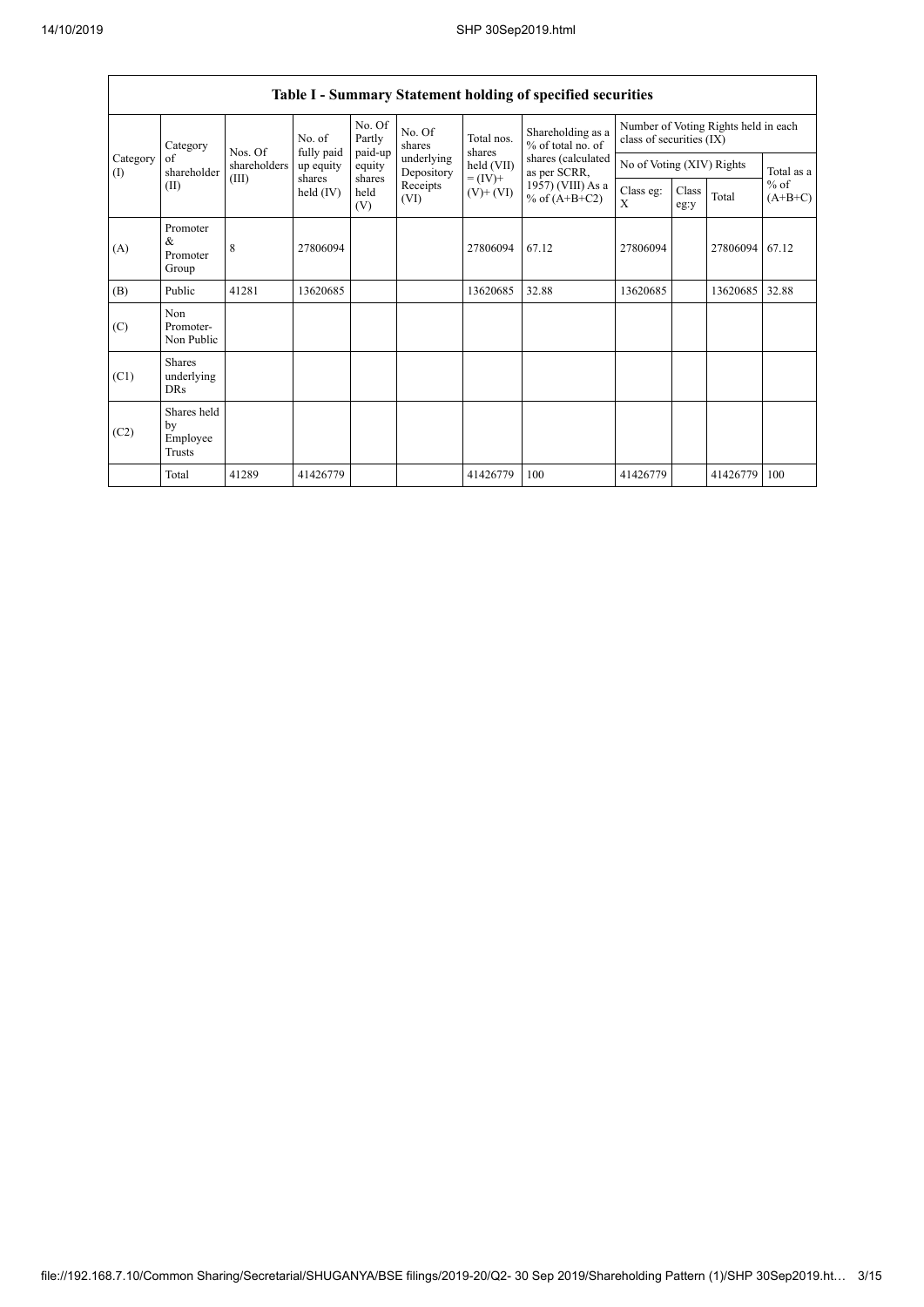|                 | Table I - Summary Statement holding of specified securities |                                                                                                                                                                         |                                                     |                                                                                            |                                                                                    |                                                  |                       |                                                                               |                                |                                       |
|-----------------|-------------------------------------------------------------|-------------------------------------------------------------------------------------------------------------------------------------------------------------------------|-----------------------------------------------------|--------------------------------------------------------------------------------------------|------------------------------------------------------------------------------------|--------------------------------------------------|-----------------------|-------------------------------------------------------------------------------|--------------------------------|---------------------------------------|
| Category<br>(1) | Category<br>of<br>shareholder<br>(II)                       | No. Of<br>No. of<br><b>Shares</b><br><b>Shares</b><br>Underlying<br>Underlying<br>Outstanding<br>Outstanding<br>convertible<br>Warrants<br>securities<br>$(X_i)$<br>(X) |                                                     | No. Of Shares<br>Underlying<br>Outstanding<br>convertible                                  | Shareholding, as a %<br>assuming full<br>conversion of<br>convertible securities ( | Number of<br>Locked in<br>shares $(XII)$         |                       | Number of<br><b>Shares</b><br>pledged or<br>otherwise<br>encumbered<br>(XIII) |                                | Number of<br>equity shares<br>held in |
|                 |                                                             |                                                                                                                                                                         | securities and<br>No. Of<br>Warrants $(X_i)$<br>(a) | as a percentage of<br>diluted share capital)<br>$(XI) = (VII)+(X) As a %$<br>of $(A+B+C2)$ | No.<br>(a)                                                                         | As a<br>$%$ of<br>total<br>Shares<br>held<br>(b) | N <sub>0</sub><br>(a) | As a<br>$%$ of<br>total<br><b>Shares</b><br>held<br>(b)                       | dematerialized<br>form $(XIV)$ |                                       |
| (A)             | Promoter<br>$\&$<br>Promoter<br>Group                       |                                                                                                                                                                         |                                                     |                                                                                            | 67.12                                                                              |                                                  |                       |                                                                               |                                | 27806094                              |
| (B)             | Public                                                      |                                                                                                                                                                         |                                                     |                                                                                            | 32.88                                                                              |                                                  |                       |                                                                               |                                | 11982946                              |
| (C)             | Non<br>Promoter-<br>Non Public                              |                                                                                                                                                                         |                                                     |                                                                                            |                                                                                    |                                                  |                       |                                                                               |                                |                                       |
| (C1)            | <b>Shares</b><br>underlying<br><b>DRs</b>                   |                                                                                                                                                                         |                                                     |                                                                                            |                                                                                    |                                                  |                       |                                                                               |                                |                                       |
| (C2)            | Shares held<br>by<br>Employee<br><b>Trusts</b>              |                                                                                                                                                                         |                                                     |                                                                                            |                                                                                    |                                                  |                       |                                                                               |                                |                                       |
|                 | Total                                                       |                                                                                                                                                                         |                                                     |                                                                                            | 100                                                                                |                                                  |                       |                                                                               |                                | 39789040                              |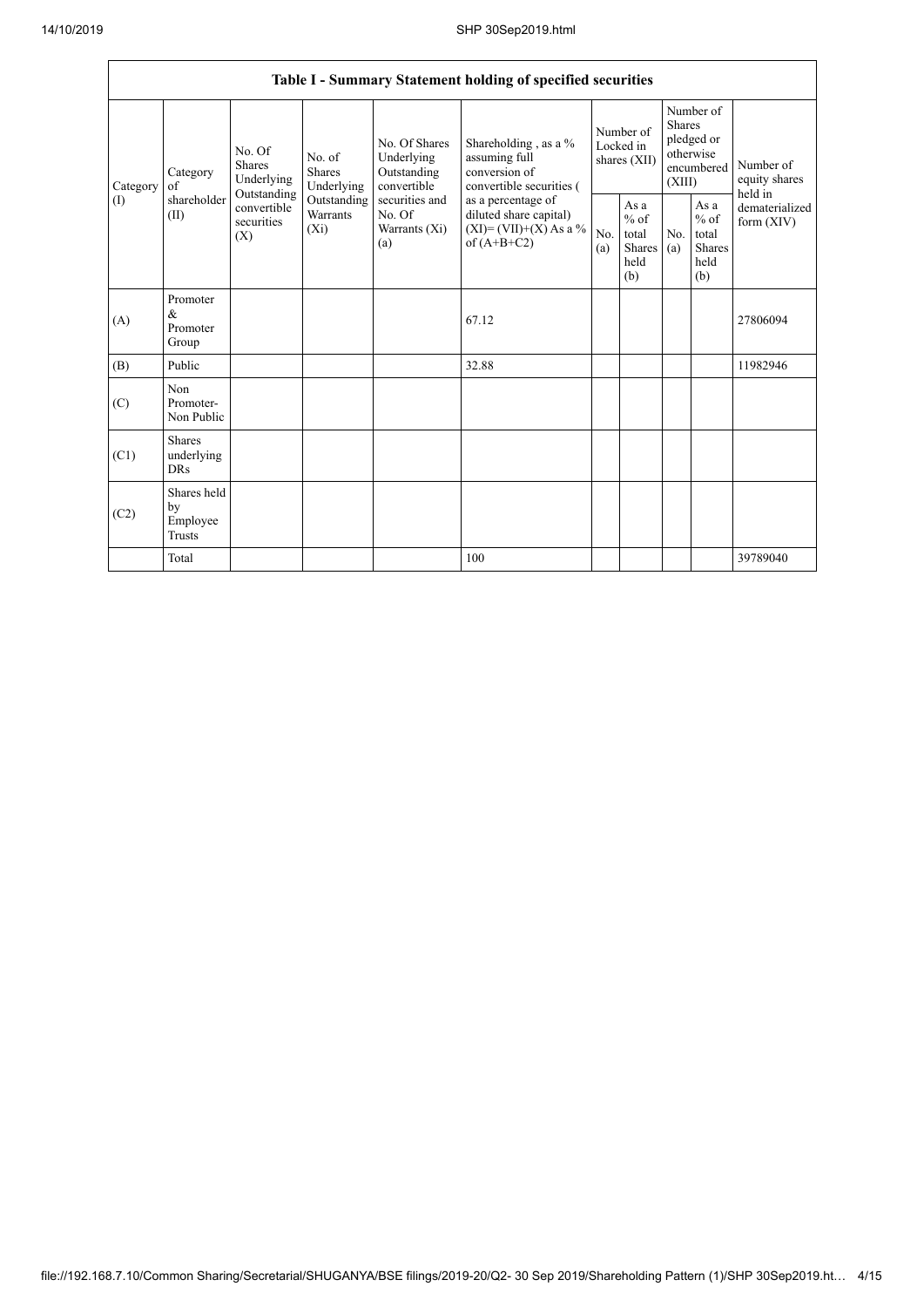Ĭ.

|                                                                                                | Table II - Statement showing shareholding pattern of the Promoter and Promoter Group                                |                                  |                                             |                                 |                                    |                             |                                                  |                                                                  |               |          |                           |
|------------------------------------------------------------------------------------------------|---------------------------------------------------------------------------------------------------------------------|----------------------------------|---------------------------------------------|---------------------------------|------------------------------------|-----------------------------|--------------------------------------------------|------------------------------------------------------------------|---------------|----------|---------------------------|
|                                                                                                |                                                                                                                     |                                  |                                             | No.<br>Of                       | No. Of                             | Total nos.                  | Shareholding<br>as a $%$ of<br>total no. of      | Number of Voting Rights held in each<br>class of securities (IX) |               |          |                           |
| Sr.                                                                                            | Category $\&$<br>Name of the<br>Shareholders (I)                                                                    | Nos. Of<br>shareholders<br>(III) | No. of<br>fully paid<br>up equity<br>shares | Partly<br>paid-<br>up<br>equity | shares<br>underlying<br>Depository | shares<br>held<br>$(VII) =$ | shares<br>(calculated<br>as per                  | No of Voting (XIV) Rights                                        |               |          | Total<br>as a %<br>of     |
|                                                                                                |                                                                                                                     |                                  | held $(IV)$                                 | shares<br>held<br>(V)           | Receipts<br>(VI)                   | $(IV)+$<br>$(V)$ + $(VI)$   | SCRR,<br>1957) (VIII)<br>As a % of<br>$(A+B+C2)$ | Class eg:<br>Χ                                                   | Class<br>eg:y | Total    | Total<br>Voting<br>rights |
| A                                                                                              | Table II - Statement showing shareholding pattern of the Promoter and Promoter Group                                |                                  |                                             |                                 |                                    |                             |                                                  |                                                                  |               |          |                           |
| (1)                                                                                            | Indian                                                                                                              |                                  |                                             |                                 |                                    |                             |                                                  |                                                                  |               |          |                           |
| (a)                                                                                            | Individuals/Hindu<br>undivided Family                                                                               | 5                                | 400800                                      |                                 |                                    | 400800                      | 0.97                                             | 400800                                                           |               | 400800   | 0.97                      |
| (d)                                                                                            | Any Other<br>(specify)                                                                                              | 3                                | 27405294                                    |                                 |                                    | 27405294                    | 66.15                                            | 27405294                                                         |               | 27405294 | 66.15                     |
| Sub-Total<br>(A)(1)                                                                            |                                                                                                                     | 8                                | 27806094                                    |                                 |                                    | 27806094                    | 67.12                                            | 27806094                                                         |               | 27806094 | 67.12                     |
| (2)                                                                                            | Foreign                                                                                                             |                                  |                                             |                                 |                                    |                             |                                                  |                                                                  |               |          |                           |
| Total<br>Shareholding<br>of Promoter<br>and<br>Promoter<br>Group $(A)=$<br>$(A)(1)+(A)$<br>(2) |                                                                                                                     | 8                                | 27806094                                    |                                 |                                    | 27806094                    | 67.12                                            | 27806094                                                         |               | 27806094 | 67.12                     |
| $\, {\bf B}$                                                                                   | Table III - Statement showing shareholding pattern of the Public shareholder                                        |                                  |                                             |                                 |                                    |                             |                                                  |                                                                  |               |          |                           |
| (1)                                                                                            | Institutions                                                                                                        |                                  |                                             |                                 |                                    |                             |                                                  |                                                                  |               |          |                           |
| (a)                                                                                            | Mutual Funds                                                                                                        | $\overline{4}$                   | 7000                                        |                                 |                                    | 7000                        | 0.02                                             | 7000                                                             |               | 7000     | 0.02                      |
| (f)                                                                                            | Financial<br>Institutions/<br><b>Banks</b>                                                                          | 3                                | 1234                                        |                                 |                                    | 1234                        | $\bf{0}$                                         | 1234                                                             |               | 1234     | $\boldsymbol{0}$          |
| (i)                                                                                            | Any Other<br>(specify)                                                                                              | 1                                | 1600                                        |                                 |                                    | 1600                        | $\boldsymbol{0}$                                 | 1600                                                             |               | 1600     | $\mathbf{0}$              |
| Sub-Total<br>(B)(1)                                                                            |                                                                                                                     | 8                                | 9834                                        |                                 |                                    | 9834                        | 0.02                                             | 9834                                                             |               | 9834     | 0.02                      |
| (3)                                                                                            | Non-institutions                                                                                                    |                                  |                                             |                                 |                                    |                             |                                                  |                                                                  |               |          |                           |
| (a(i))                                                                                         | Individuals -<br>i.Individual<br>shareholders<br>holding nominal<br>share capital up<br>to Rs. 2 lakhs.             | 39687                            | 10185401                                    |                                 |                                    | 10185401                    | 24.59                                            | 10185401                                                         |               | 10185401 | 24.59                     |
| (a(ii))                                                                                        | Individuals - ii.<br>Individual<br>shareholders<br>holding nominal<br>share capital in<br>excess of Rs. 2<br>lakhs. | 21                               | 1104186                                     |                                 |                                    | 1104186                     | 2.67                                             | 1104186                                                          |               | 1104186  | 2.67                      |
| (e)                                                                                            | Any Other<br>(specify)                                                                                              | 1565                             | 2321264                                     |                                 |                                    | 2321264                     | 5.6                                              | 2321264                                                          |               | 2321264  | 5.6                       |
| Sub-Total<br>(B)(3)                                                                            |                                                                                                                     | 41273                            | 13610851                                    |                                 |                                    | 13610851                    | 32.86                                            | 13610851                                                         |               | 13610851 | 32.86                     |
| <b>Total Public</b><br>Shareholding<br>$(B)=(B)(1)+$<br>$(B)(2)+(B)$<br>(3)                    |                                                                                                                     | 41281                            | 13620685                                    |                                 |                                    | 13620685                    | 32.88                                            | 13620685                                                         |               | 13620685 | 32.88                     |
| $\mathbf C$                                                                                    | Table IV - Statement showing shareholding pattern of the Non Promoter- Non Public shareholder                       |                                  |                                             |                                 |                                    |                             |                                                  |                                                                  |               |          |                           |
| Total (<br>$A+B+C2$ )                                                                          |                                                                                                                     | 41289                            | 41426779                                    |                                 |                                    | 41426779                    | 100                                              | 41426779                                                         |               | 41426779 | 100                       |
| Total<br>$(A+B+C)$                                                                             |                                                                                                                     | 41289                            | 41426779                                    |                                 |                                    | 41426779                    | 100                                              | 41426779                                                         |               | 41426779 | 100                       |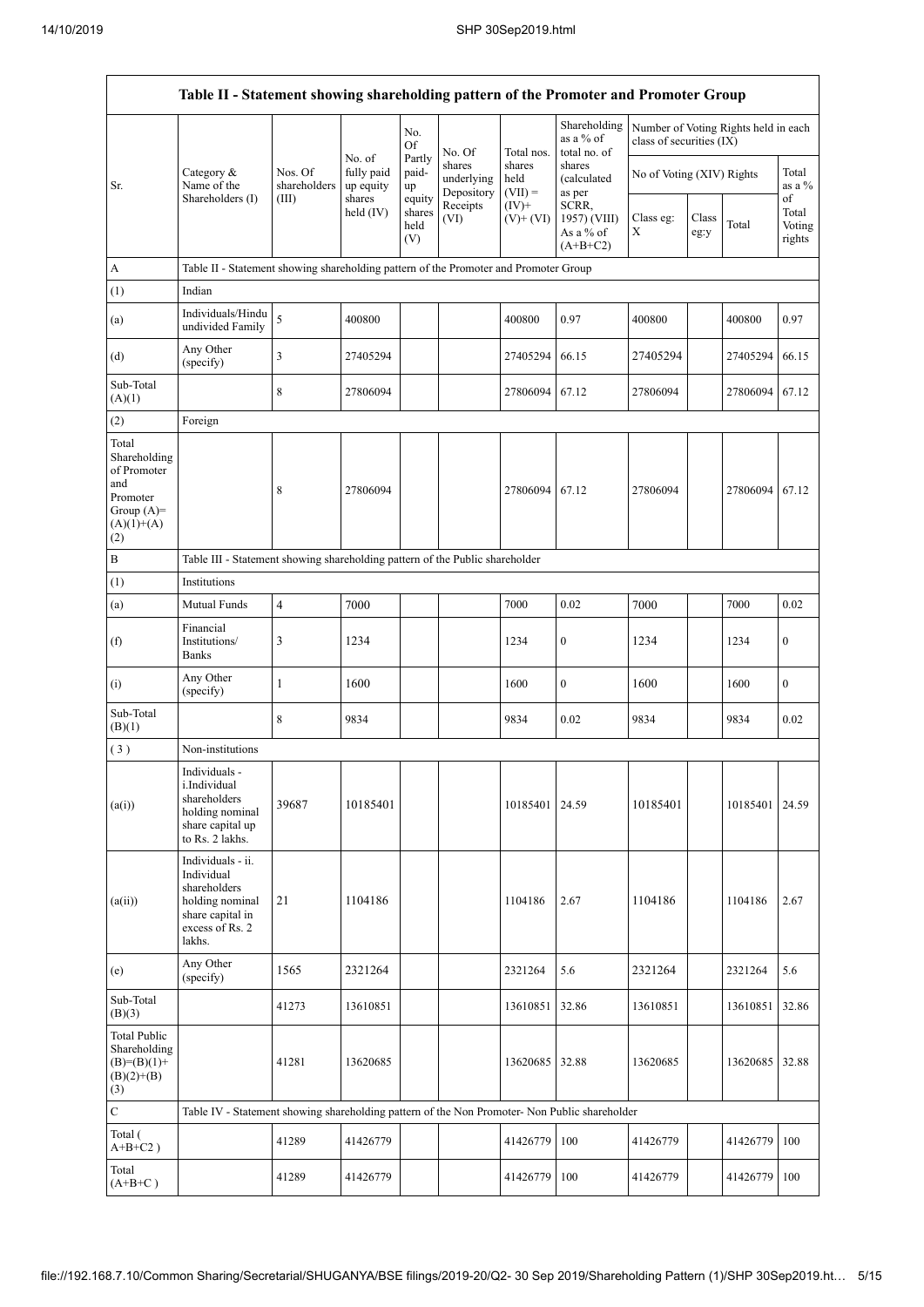| Table II - Statement showing shareholding pattern of the Promoter and Promoter Group    |                                                                                   |                                                                                                                                                                                   |                                                                                    |                                                                                               |                                                  |            |                                                                        |                              |                                       |  |
|-----------------------------------------------------------------------------------------|-----------------------------------------------------------------------------------|-----------------------------------------------------------------------------------------------------------------------------------------------------------------------------------|------------------------------------------------------------------------------------|-----------------------------------------------------------------------------------------------|--------------------------------------------------|------------|------------------------------------------------------------------------|------------------------------|---------------------------------------|--|
| Sr.                                                                                     | No. Of<br>Shares<br>Underlying<br>Outstanding<br>convertible<br>securities<br>(X) | No. Of Shares<br>No. of<br>Underlying<br>Shares<br>Outstanding<br>Underlying<br>convertible<br>Outstanding<br>securities and<br>Warrants<br>No. Of Warrants<br>$(X_i)$<br>(Xi)(a) |                                                                                    | Shareholding, as a %<br>assuming full conversion of<br>convertible securities (as a           | Number of<br>Locked in<br>shares (XII)           |            | Number of<br>Shares<br>pledged or<br>otherwise<br>encumbered<br>(XIII) |                              | Number of<br>equity shares<br>held in |  |
|                                                                                         |                                                                                   |                                                                                                                                                                                   | percentage of diluted share<br>capital) $(XI) = (VII)+(X) As$<br>a % of $(A+B+C2)$ | No.<br>(a)                                                                                    | As a<br>$%$ of<br>total<br>Shares<br>held<br>(b) | No.<br>(a) | As a<br>$\%$ of<br>total<br>Shares<br>held<br>(b)                      | dematerialized<br>form (XIV) |                                       |  |
| A                                                                                       |                                                                                   | Table II - Statement showing shareholding pattern of the Promoter and Promoter Group                                                                                              |                                                                                    |                                                                                               |                                                  |            |                                                                        |                              |                                       |  |
| (1)                                                                                     | Indian                                                                            |                                                                                                                                                                                   |                                                                                    |                                                                                               |                                                  |            |                                                                        |                              |                                       |  |
| (a)                                                                                     |                                                                                   |                                                                                                                                                                                   |                                                                                    | 0.97                                                                                          |                                                  |            |                                                                        |                              | 400800                                |  |
| (d)                                                                                     |                                                                                   |                                                                                                                                                                                   |                                                                                    | 66.15                                                                                         |                                                  |            |                                                                        |                              | 27405294                              |  |
| Sub-Total (A)<br>(1)                                                                    |                                                                                   |                                                                                                                                                                                   |                                                                                    | 67.12                                                                                         |                                                  |            |                                                                        |                              | 27806094                              |  |
| (2)                                                                                     | Foreign                                                                           |                                                                                                                                                                                   |                                                                                    |                                                                                               |                                                  |            |                                                                        |                              |                                       |  |
| Total<br>Shareholding<br>of Promoter<br>and Promoter<br>Group $(A)=$<br>$(A)(1)+(A)(2)$ |                                                                                   |                                                                                                                                                                                   |                                                                                    | 67.12                                                                                         |                                                  |            |                                                                        |                              | 27806094                              |  |
| $\, {\bf B}$                                                                            |                                                                                   | Table III - Statement showing shareholding pattern of the Public shareholder                                                                                                      |                                                                                    |                                                                                               |                                                  |            |                                                                        |                              |                                       |  |
| (1)                                                                                     | Institutions                                                                      |                                                                                                                                                                                   |                                                                                    |                                                                                               |                                                  |            |                                                                        |                              |                                       |  |
| (a)                                                                                     |                                                                                   |                                                                                                                                                                                   |                                                                                    | 0.02                                                                                          |                                                  |            |                                                                        |                              | $\boldsymbol{0}$                      |  |
| (f)                                                                                     |                                                                                   |                                                                                                                                                                                   |                                                                                    | $\boldsymbol{0}$                                                                              |                                                  |            |                                                                        |                              | 800                                   |  |
| (i)                                                                                     |                                                                                   |                                                                                                                                                                                   |                                                                                    | $\boldsymbol{0}$                                                                              |                                                  |            |                                                                        |                              | 1600                                  |  |
| Sub-Total (B)<br>$^{(1)}$                                                               |                                                                                   |                                                                                                                                                                                   |                                                                                    | 0.02                                                                                          |                                                  |            |                                                                        |                              | 2400                                  |  |
| (3)                                                                                     | Non-institutions                                                                  |                                                                                                                                                                                   |                                                                                    |                                                                                               |                                                  |            |                                                                        |                              |                                       |  |
| (a(i))                                                                                  |                                                                                   |                                                                                                                                                                                   |                                                                                    | 24.59                                                                                         |                                                  |            |                                                                        |                              | 8661296                               |  |
| (a(ii))                                                                                 |                                                                                   |                                                                                                                                                                                   |                                                                                    | 2.67                                                                                          |                                                  |            |                                                                        |                              | 1104186                               |  |
| (e)                                                                                     |                                                                                   |                                                                                                                                                                                   |                                                                                    | 5.6                                                                                           |                                                  |            |                                                                        |                              | 2215064                               |  |
| Sub-Total (B)<br>(3)                                                                    |                                                                                   |                                                                                                                                                                                   |                                                                                    | 32.86                                                                                         |                                                  |            |                                                                        |                              | 11980546                              |  |
| <b>Total Public</b><br>Shareholding<br>$(B)= (B)(1) +$<br>$(B)(2)+(B)(3)$               |                                                                                   |                                                                                                                                                                                   |                                                                                    | 32.88                                                                                         |                                                  |            |                                                                        |                              | 11982946                              |  |
| $\mathbf C$                                                                             |                                                                                   |                                                                                                                                                                                   |                                                                                    | Table IV - Statement showing shareholding pattern of the Non Promoter- Non Public shareholder |                                                  |            |                                                                        |                              |                                       |  |
| Total (<br>$A+B+C2$ )                                                                   |                                                                                   |                                                                                                                                                                                   |                                                                                    | 100                                                                                           |                                                  |            |                                                                        |                              | 39789040                              |  |
| Total (A+B+C<br>$\mathcal{E}$                                                           |                                                                                   |                                                                                                                                                                                   |                                                                                    | 100                                                                                           |                                                  |            |                                                                        |                              | 39789040                              |  |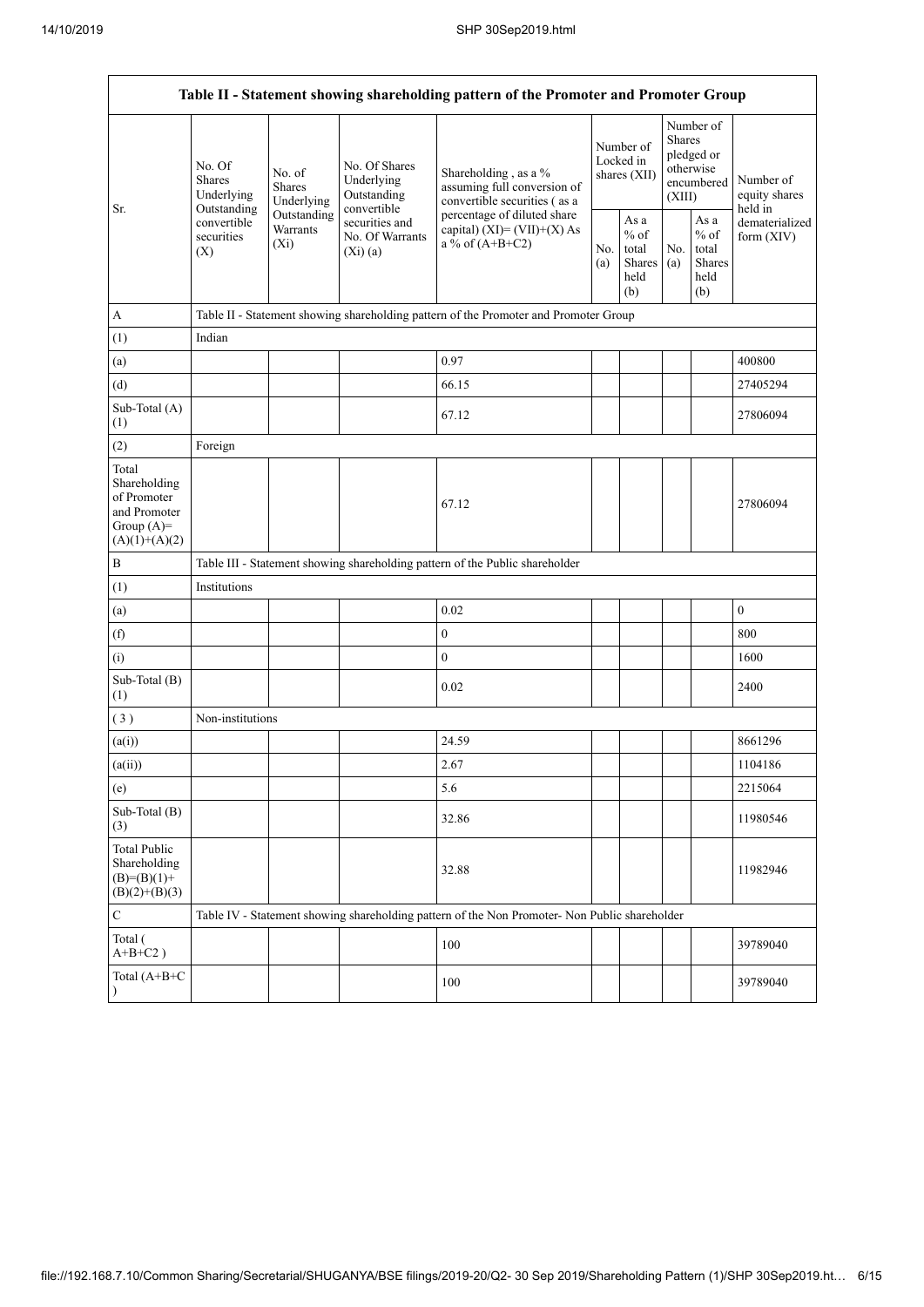|                                                                                                                                                                                             | <b>Individuals/Hindu undivided Family</b>                     |                               |                                            |                                 |                                |                          |  |  |  |  |  |
|---------------------------------------------------------------------------------------------------------------------------------------------------------------------------------------------|---------------------------------------------------------------|-------------------------------|--------------------------------------------|---------------------------------|--------------------------------|--------------------------|--|--|--|--|--|
| Searial No.                                                                                                                                                                                 | 1                                                             | $\overline{c}$                | $\mathfrak{Z}$                             | $\overline{4}$                  | 5                              |                          |  |  |  |  |  |
| Name of the<br>Shareholders (I)                                                                                                                                                             | VARUN ADITYA<br><b>THAPAR</b>                                 | <b>JYOTI</b><br><b>THAPAR</b> | <b>VIKRAMADITYA</b><br><b>MOHAN THAPAR</b> | <b>NITASHA</b><br><b>THAPAR</b> | <b>AYESHA</b><br><b>THAPAR</b> | Click here to<br>go back |  |  |  |  |  |
| PAN(II)                                                                                                                                                                                     | ADOPT2612A                                                    | ABWPT8527E                    | ABNPT6299A                                 | ACQPT6969H                      | ACQPT3748N                     | Total                    |  |  |  |  |  |
| No. of fully paid<br>up equity shares<br>held (IV)                                                                                                                                          | 169800                                                        |                               | 53750                                      | 51875                           | 51875                          | 400800                   |  |  |  |  |  |
| No. Of Partly paid-<br>up equity shares<br>held (V)                                                                                                                                         |                                                               |                               |                                            |                                 |                                |                          |  |  |  |  |  |
| No. Of shares<br>underlying<br>Depository<br>Receipts (VI)                                                                                                                                  |                                                               |                               |                                            |                                 |                                |                          |  |  |  |  |  |
| Total nos. shares<br>held $(VII) = (IV) +$<br>$(V)+(VI)$                                                                                                                                    | 169800                                                        | 73500                         | 53750                                      | 51875                           | 51875                          | 400800                   |  |  |  |  |  |
| Shareholding as a<br>% of total no. of<br>shares (calculated<br>as per SCRR,<br>1957) (VIII) As a<br>% of $(A+B+C2)$                                                                        | 0.41                                                          | 0.18                          | 0.13                                       | 0.13                            | 0.13                           | 0.97                     |  |  |  |  |  |
|                                                                                                                                                                                             | Number of Voting Rights held in each class of securities (IX) |                               |                                            |                                 |                                |                          |  |  |  |  |  |
| Class eg:X                                                                                                                                                                                  | 169800                                                        | 73500                         | 53750                                      | 51875                           | 51875                          | 400800                   |  |  |  |  |  |
| Class eg:y                                                                                                                                                                                  |                                                               |                               |                                            |                                 |                                |                          |  |  |  |  |  |
| Total                                                                                                                                                                                       | 169800                                                        | 73500                         | 53750                                      | 51875                           | 51875                          | 400800                   |  |  |  |  |  |
| Total as a % of<br>Total Voting rights                                                                                                                                                      | 0.41                                                          | $0.18\,$                      | 0.13                                       | 0.13                            | 0.13                           | 0.97                     |  |  |  |  |  |
| No. Of Shares<br>Underlying<br>Outstanding<br>convertible<br>securities $(X)$                                                                                                               |                                                               |                               |                                            |                                 |                                |                          |  |  |  |  |  |
| No. of Shares<br>Underlying<br>Outstanding<br>Warrants (Xi)                                                                                                                                 |                                                               |                               |                                            |                                 |                                |                          |  |  |  |  |  |
| No. Of Shares<br>Underlying<br>Outstanding<br>convertible<br>securities and No.<br>Of Warrants (Xi)<br>(a)                                                                                  |                                                               |                               |                                            |                                 |                                |                          |  |  |  |  |  |
| Shareholding, as a<br>% assuming full<br>conversion of<br>convertible<br>securities (as a<br>percentage of<br>diluted share<br>capital) $(XI)$ =<br>$(VII)+(Xi)(a)$ As a<br>% of $(A+B+C2)$ | 0.41                                                          | 0.18                          | 0.13                                       | 0.13                            | 0.13                           | 0.97                     |  |  |  |  |  |
| Number of Locked in shares (XII)                                                                                                                                                            |                                                               |                               |                                            |                                 |                                |                          |  |  |  |  |  |
| No. (a)                                                                                                                                                                                     |                                                               |                               |                                            |                                 |                                |                          |  |  |  |  |  |
| As a % of total<br>Shares held (b)                                                                                                                                                          |                                                               |                               |                                            |                                 |                                |                          |  |  |  |  |  |
|                                                                                                                                                                                             | Number of Shares pledged or otherwise encumbered (XIII)       |                               |                                            |                                 |                                |                          |  |  |  |  |  |
| No. (a)                                                                                                                                                                                     |                                                               |                               |                                            |                                 |                                |                          |  |  |  |  |  |
| As a % of total<br>Shares held (b)                                                                                                                                                          |                                                               |                               |                                            |                                 |                                |                          |  |  |  |  |  |
| Number of equity<br>shares held in<br>dematerialized<br>form $(XIV)$                                                                                                                        | 169800                                                        | 73500                         | 53750                                      | 51875                           | 51875                          | 400800                   |  |  |  |  |  |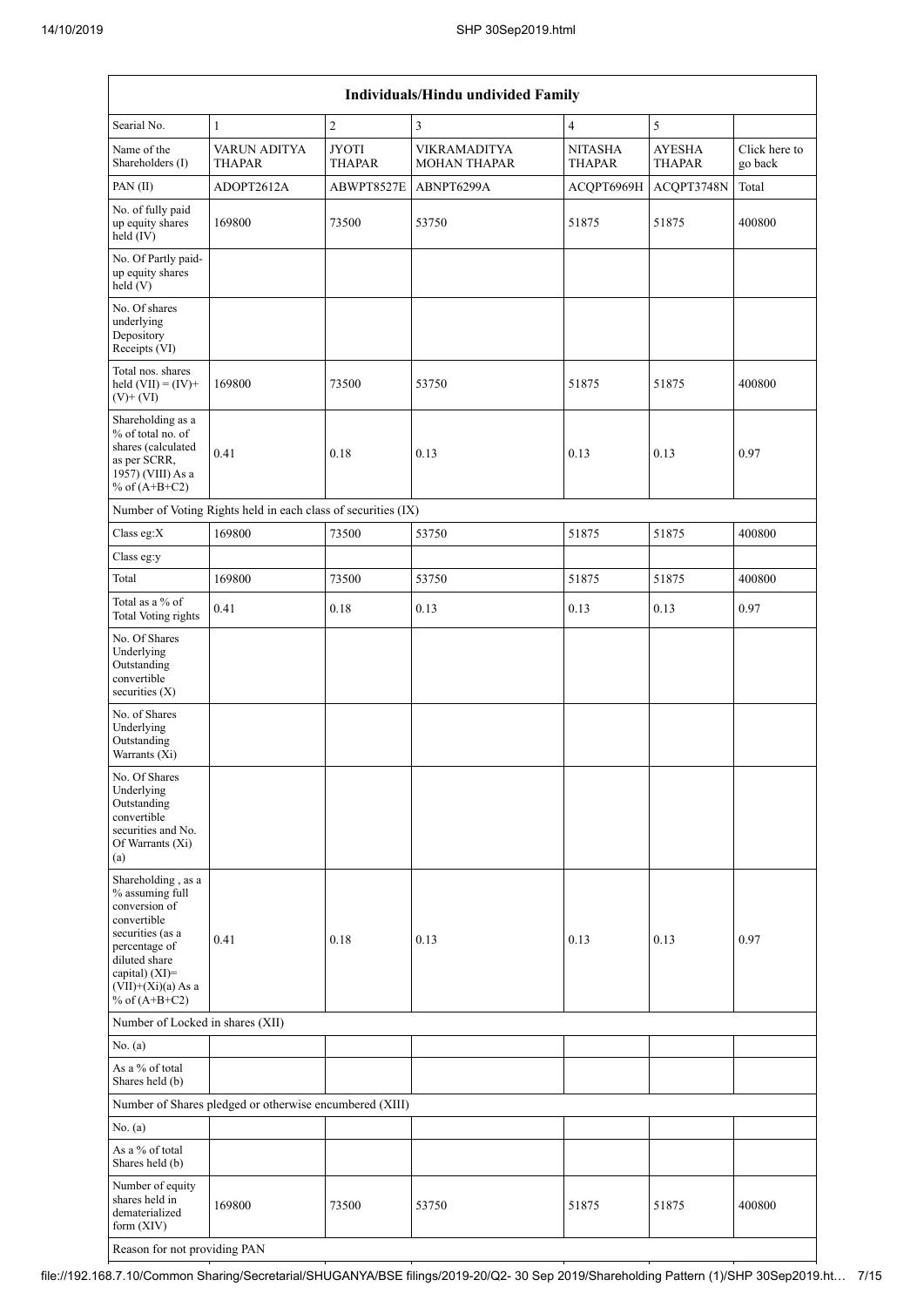| Reason for not<br>providing PAN |          |          |          |          |          |  |
|---------------------------------|----------|----------|----------|----------|----------|--|
| Shareholder type                | Promoter | Promoter | Promoter | Promoter | Promoter |  |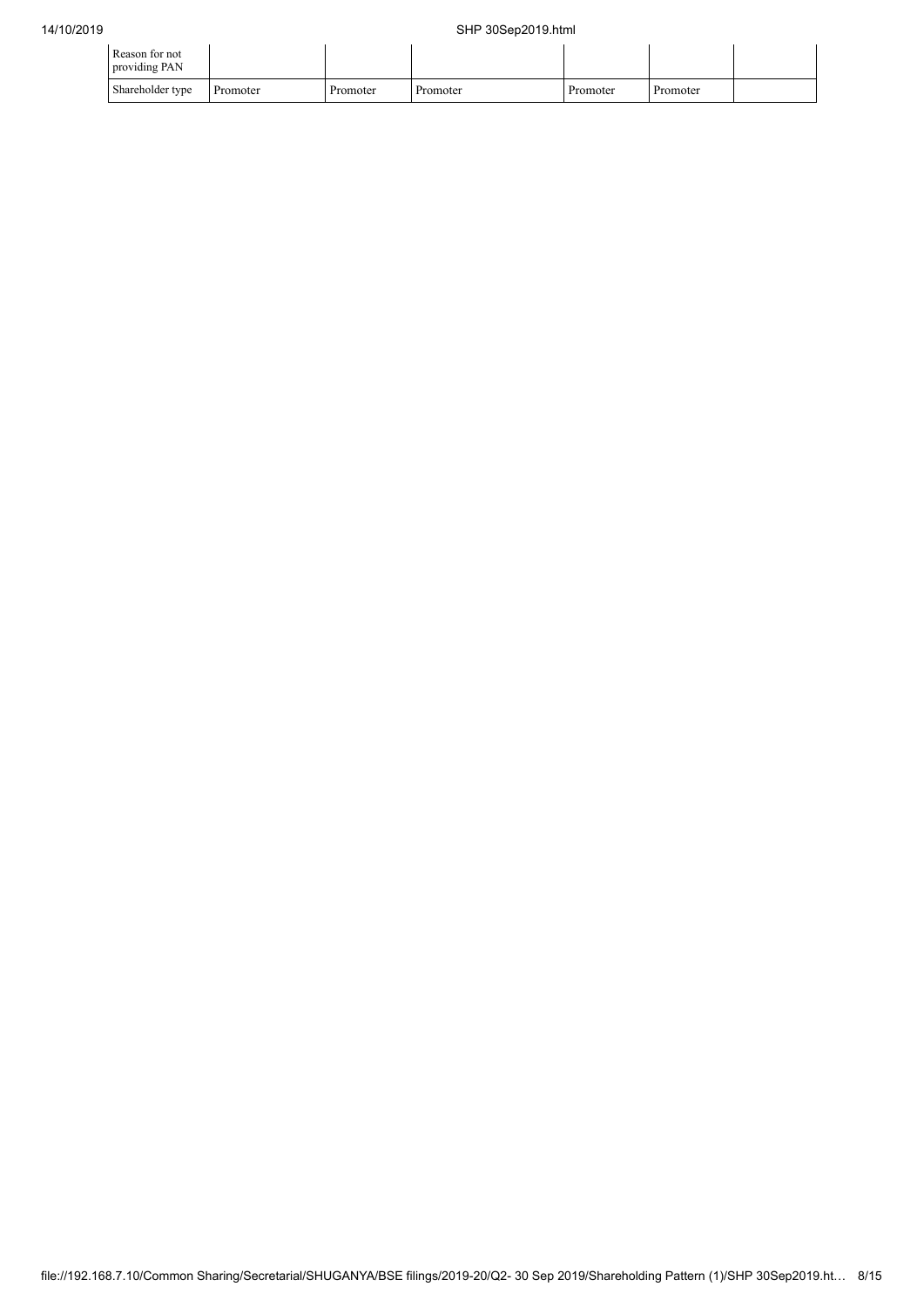|                                                                                                                                                                                      | Any Other (specify)                                      |                                                          |                                                                    |                          |  |  |  |  |  |  |
|--------------------------------------------------------------------------------------------------------------------------------------------------------------------------------------|----------------------------------------------------------|----------------------------------------------------------|--------------------------------------------------------------------|--------------------------|--|--|--|--|--|--|
| Searial No.                                                                                                                                                                          | $\mathbf{1}$                                             | $\overline{c}$                                           | $\mathfrak{Z}$                                                     |                          |  |  |  |  |  |  |
| Category                                                                                                                                                                             | <b>Bodies Corporate</b>                                  | <b>Bodies Corporate</b>                                  | <b>Bodies Corporate</b>                                            | Click here<br>to go back |  |  |  |  |  |  |
| Name of the<br>Shareholders (I)                                                                                                                                                      | NAV SRIJIT SHAKTI<br>TELANGANA PRIVATE<br><b>LIMITED</b> | KARAM CHAND THAPAR AND<br><b>BROS COAL SALES LIMITED</b> | <b>KCT MANAGEMENT</b><br><b>SERVICES PRIVATE</b><br><b>LIMITED</b> |                          |  |  |  |  |  |  |
| PAN(II)                                                                                                                                                                              | AAFCN1400P                                               | AABCK1281H                                               | AADCE2107J                                                         | Total                    |  |  |  |  |  |  |
| No. of the<br>Shareholders (I)                                                                                                                                                       | $\mathbf{1}$                                             | 1                                                        | $\mathbf{1}$                                                       | 3                        |  |  |  |  |  |  |
| No. of fully paid<br>up equity shares<br>held (IV)                                                                                                                                   | 21934545                                                 | 3241719                                                  | 2229030                                                            | 27405294                 |  |  |  |  |  |  |
| No. Of Partly paid-<br>up equity shares<br>held(V)                                                                                                                                   |                                                          |                                                          |                                                                    |                          |  |  |  |  |  |  |
| No. Of shares<br>underlying<br>Depository<br>Receipts (VI)                                                                                                                           |                                                          |                                                          |                                                                    |                          |  |  |  |  |  |  |
| Total nos. shares<br>held $(VII) = (IV) +$<br>$(V)$ + $(VI)$                                                                                                                         | 21934545                                                 | 3241719                                                  | 2229030                                                            | 27405294                 |  |  |  |  |  |  |
| Shareholding as a<br>% of total no. of<br>shares (calculated<br>as per SCRR,<br>1957) (VIII) As a<br>% of $(A+B+C2)$                                                                 | 52.95                                                    | 7.83                                                     | 5.38                                                               | 66.15                    |  |  |  |  |  |  |
| Number of Voting Rights held in each class of securities (IX)                                                                                                                        |                                                          |                                                          |                                                                    |                          |  |  |  |  |  |  |
| Class eg: X                                                                                                                                                                          | 21934545                                                 | 3241719                                                  | 2229030                                                            | 27405294                 |  |  |  |  |  |  |
| Class eg:y                                                                                                                                                                           |                                                          |                                                          |                                                                    |                          |  |  |  |  |  |  |
| Total                                                                                                                                                                                | 21934545                                                 | 3241719                                                  | 2229030                                                            | 27405294                 |  |  |  |  |  |  |
| Total as a % of<br><b>Total Voting rights</b>                                                                                                                                        | 52.95                                                    | 7.83                                                     | 5.38                                                               | 66.15                    |  |  |  |  |  |  |
| No. Of Shares<br>Underlying<br>Outstanding<br>convertible<br>securities (X)                                                                                                          |                                                          |                                                          |                                                                    |                          |  |  |  |  |  |  |
| No. of Shares<br>Underlying<br>Outstanding<br>Warrants (Xi)                                                                                                                          |                                                          |                                                          |                                                                    |                          |  |  |  |  |  |  |
| No. Of Shares<br>Underlying<br>Outstanding<br>convertible<br>securities and No.<br>Of Warrants (Xi)<br>(a)                                                                           |                                                          |                                                          |                                                                    |                          |  |  |  |  |  |  |
| Shareholding, as a<br>% assuming full<br>conversion of<br>convertible<br>securities (as a<br>percentage of<br>diluted share<br>capital) (XI)=<br>$(VII)+(X)$ As a %<br>of $(A+B+C2)$ | 52.95                                                    | 7.83                                                     | 5.38                                                               | 66.15                    |  |  |  |  |  |  |
|                                                                                                                                                                                      | Number of Locked in shares (XII)                         |                                                          |                                                                    |                          |  |  |  |  |  |  |
| No. (a)                                                                                                                                                                              |                                                          |                                                          |                                                                    |                          |  |  |  |  |  |  |
| As a % of total<br>Shares held (b)                                                                                                                                                   |                                                          |                                                          |                                                                    |                          |  |  |  |  |  |  |
|                                                                                                                                                                                      | Number of Shares pledged or otherwise encumbered (XIII)  |                                                          |                                                                    |                          |  |  |  |  |  |  |
| No. (a)                                                                                                                                                                              |                                                          |                                                          |                                                                    |                          |  |  |  |  |  |  |
| As a % of total                                                                                                                                                                      |                                                          |                                                          |                                                                    |                          |  |  |  |  |  |  |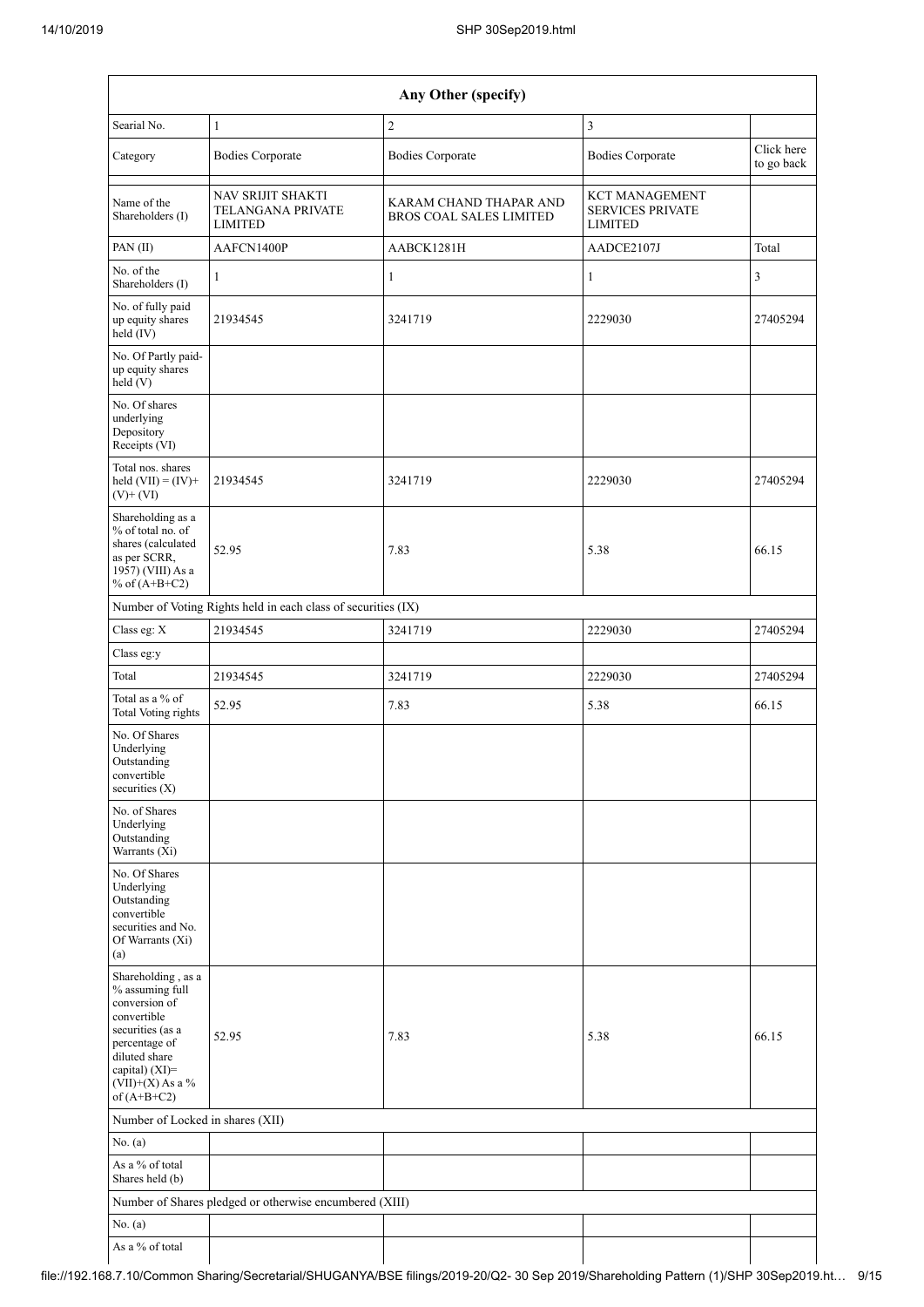| Shares held (b)                                                      |                |                |                |          |  |  |  |  |
|----------------------------------------------------------------------|----------------|----------------|----------------|----------|--|--|--|--|
|                                                                      |                |                |                |          |  |  |  |  |
| Number of equity<br>shares held in<br>dematerialized<br>form $(XIV)$ | 21934545       | 3241719        | 2229030        | 27405294 |  |  |  |  |
| Reason for not providing PAN                                         |                |                |                |          |  |  |  |  |
| Reason for not<br>providing PAN                                      |                |                |                |          |  |  |  |  |
| Shareholder type                                                     | Promoter Group | Promoter Group | Promoter Group |          |  |  |  |  |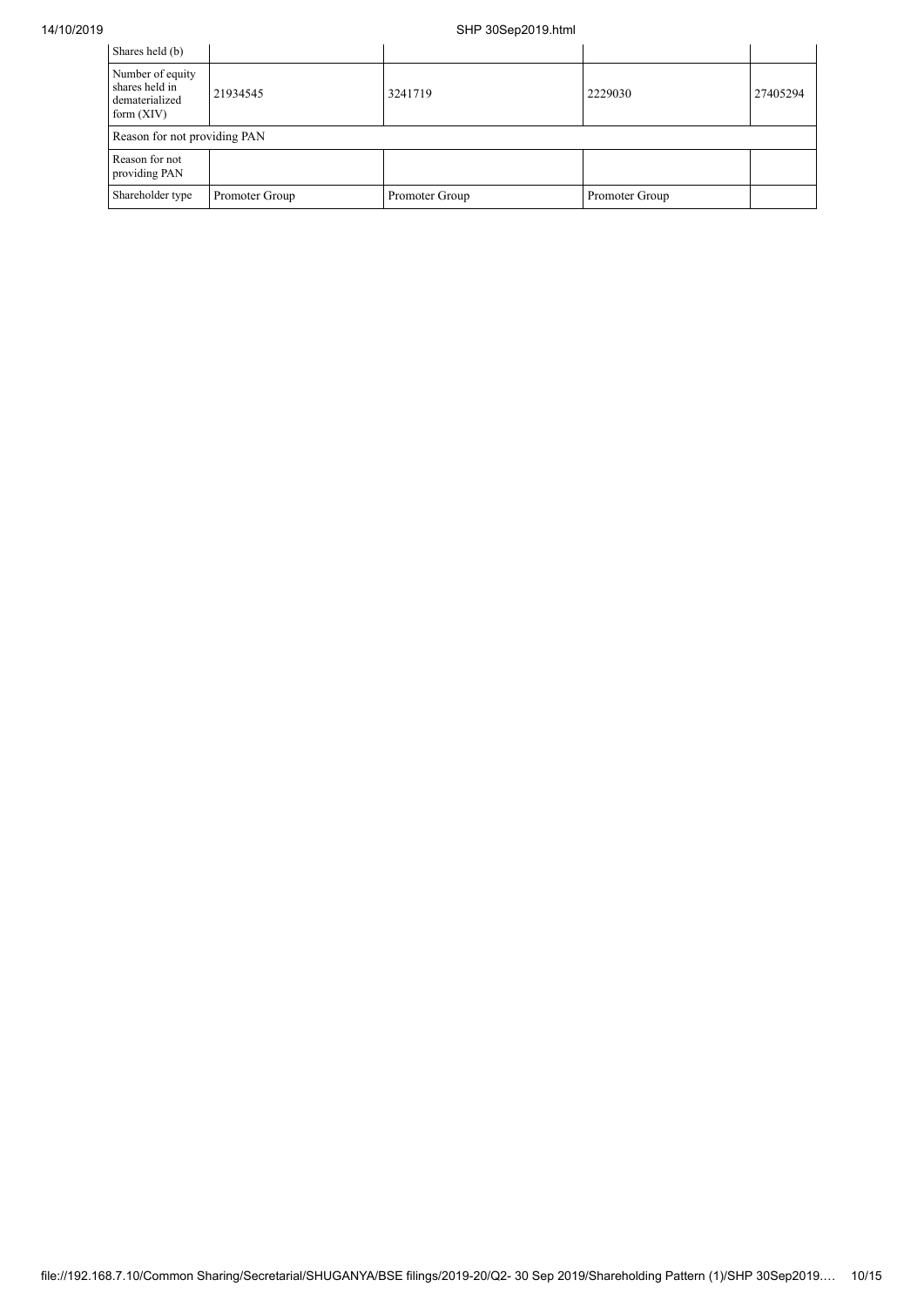|                                                                                                                                                                                      | Any Other (specify)        |                     |                   |                                     |            |                              |                              |  |  |
|--------------------------------------------------------------------------------------------------------------------------------------------------------------------------------------|----------------------------|---------------------|-------------------|-------------------------------------|------------|------------------------------|------------------------------|--|--|
| Searial No.                                                                                                                                                                          | $\mathbf{1}$               | $\overline{2}$      | 3                 | 4                                   | $\sqrt{5}$ | 6                            | $\tau$                       |  |  |
| Category                                                                                                                                                                             | <b>Bodies</b><br>Corporate | Clearing<br>Members | Others            | Director or Director's<br>Relatives | <b>HUF</b> | Non-Resident<br>Indian (NRI) | Overseas<br>Corporate Bodies |  |  |
| Category / More<br>than 1 percentage                                                                                                                                                 | Category                   | Category            | Category          | Category                            | Category   | Category                     | Category                     |  |  |
| Name of the<br>Shareholders (I)                                                                                                                                                      |                            |                     | Escrow<br>Account |                                     |            |                              |                              |  |  |
| PAN (II)                                                                                                                                                                             |                            |                     |                   |                                     |            |                              |                              |  |  |
| No. of the<br>Shareholders (I)                                                                                                                                                       | 330                        | 62                  | $\mathbf{1}$      | $\mathbf{1}$                        | 575        | 592                          | 3                            |  |  |
| No. of fully paid<br>up equity shares<br>held (IV)                                                                                                                                   | 886160                     | 44045               | 100               | 102                                 | 487897     | 413149                       | 489800                       |  |  |
| No. Of Partly paid-<br>up equity shares<br>held(V)                                                                                                                                   |                            |                     |                   |                                     |            |                              |                              |  |  |
| No. Of shares<br>underlying<br>Depository<br>Receipts (VI)                                                                                                                           |                            |                     |                   |                                     |            |                              |                              |  |  |
| Total nos. shares<br>held $(VII) = (IV) +$<br>$(V)$ + $(VI)$                                                                                                                         | 886160                     | 44045               | 100               | 102                                 | 487897     | 413149                       | 489800                       |  |  |
| Shareholding as a<br>% of total no. of<br>shares (calculated<br>as per SCRR,<br>1957) (VIII) As a<br>% of $(A+B+C2)$                                                                 | 2.14                       | 0.11                | $\boldsymbol{0}$  | $\boldsymbol{0}$                    | 1.18       | $\mathbf{1}$                 | 1.18                         |  |  |
| Number of Voting Rights held in each class of securities (IX)                                                                                                                        |                            |                     |                   |                                     |            |                              |                              |  |  |
| Class eg: X                                                                                                                                                                          | 886160                     | 44045               | 100               | 102                                 | 487897     | 413149                       | 489800                       |  |  |
| Class eg:y                                                                                                                                                                           |                            |                     |                   |                                     |            |                              |                              |  |  |
| Total                                                                                                                                                                                | 886160                     | 44045               | 100               | 102                                 | 487897     | 413149                       | 489800                       |  |  |
| Total as a % of<br>Total Voting rights                                                                                                                                               | 2.14                       | 0.11                | $\boldsymbol{0}$  | $\boldsymbol{0}$                    | 1.18       | $\mathbf{1}$                 | 1.18                         |  |  |
| No. Of Shares<br>Underlying<br>Outstanding<br>convertible<br>securities $(X)$                                                                                                        |                            |                     |                   |                                     |            |                              |                              |  |  |
| No. of Shares<br>Underlying<br>Outstanding<br>Warrants (Xi)                                                                                                                          |                            |                     |                   |                                     |            |                              |                              |  |  |
| No. Of Shares<br>Underlying<br>Outstanding<br>convertible<br>securities and No.<br>Of Warrants (Xi)<br>(a)                                                                           |                            |                     |                   |                                     |            |                              |                              |  |  |
| Shareholding, as a<br>% assuming full<br>conversion of<br>convertible<br>securities (as a<br>percentage of<br>diluted share<br>capital) (XI)=<br>$(VII)+(X)$ As a %<br>of $(A+B+C2)$ | 2.14                       | 0.11                | $\boldsymbol{0}$  | $\mathbf{0}$                        | 1.18       | $\mathbf{1}$                 | 1.18                         |  |  |
| Number of Locked in shares (XII)                                                                                                                                                     |                            |                     |                   |                                     |            |                              |                              |  |  |
| No. (a)                                                                                                                                                                              |                            |                     |                   |                                     |            |                              |                              |  |  |
| As a % of total<br>Shares held (b)                                                                                                                                                   |                            |                     |                   |                                     |            |                              |                              |  |  |
| Number of equity<br>shares held in<br>dematerialized<br>form (XIV)                                                                                                                   | 790760                     | 44045               | 100               | 102                                 | 487897     | 405149                       | 487000                       |  |  |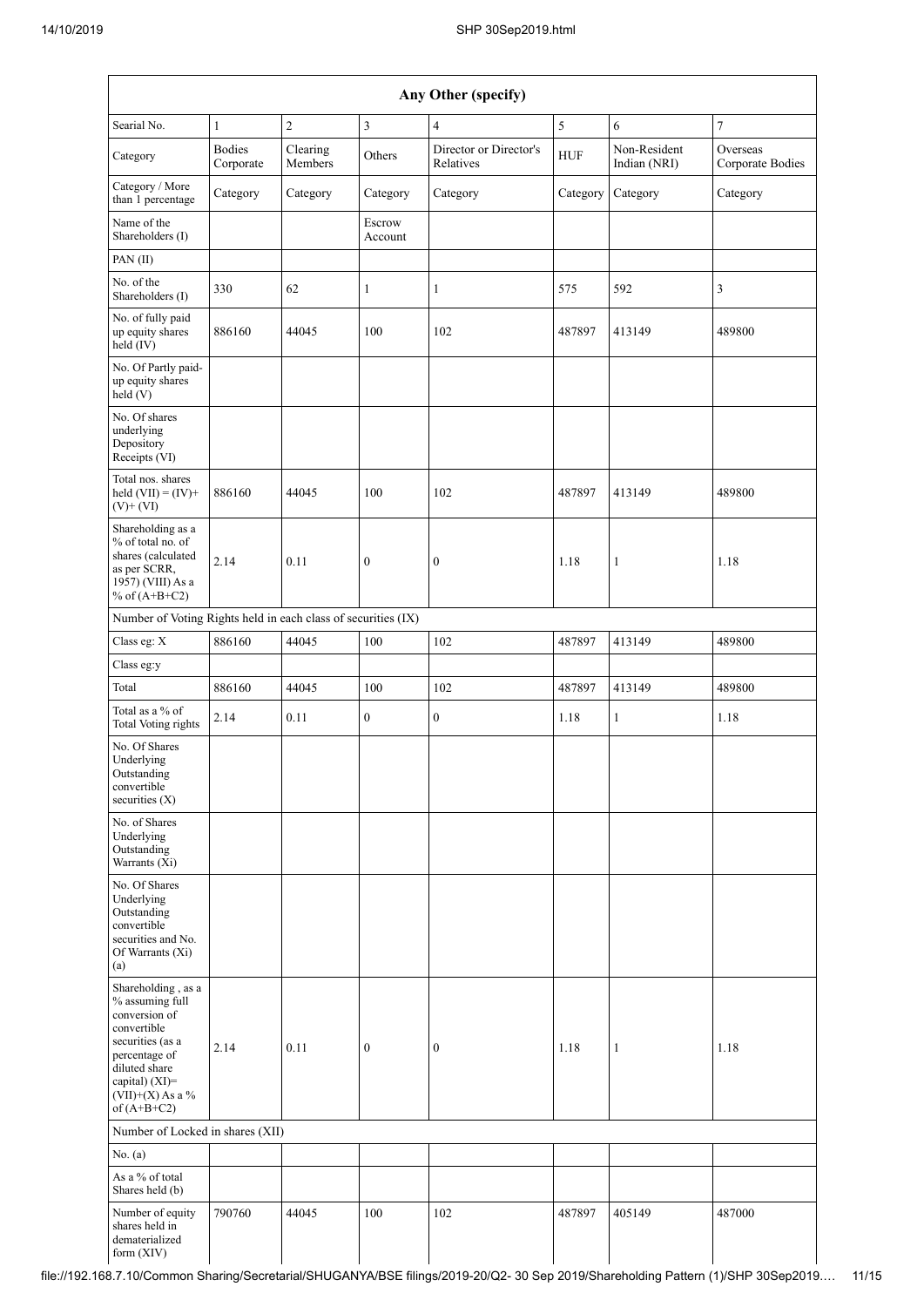| con for not providing DAN |  |
|---------------------------|--|
|                           |  |

| Reason for not providing PAN |  |  |  |  |  |  |  |  |  |
|------------------------------|--|--|--|--|--|--|--|--|--|
| Reason for not               |  |  |  |  |  |  |  |  |  |
| providing PAN                |  |  |  |  |  |  |  |  |  |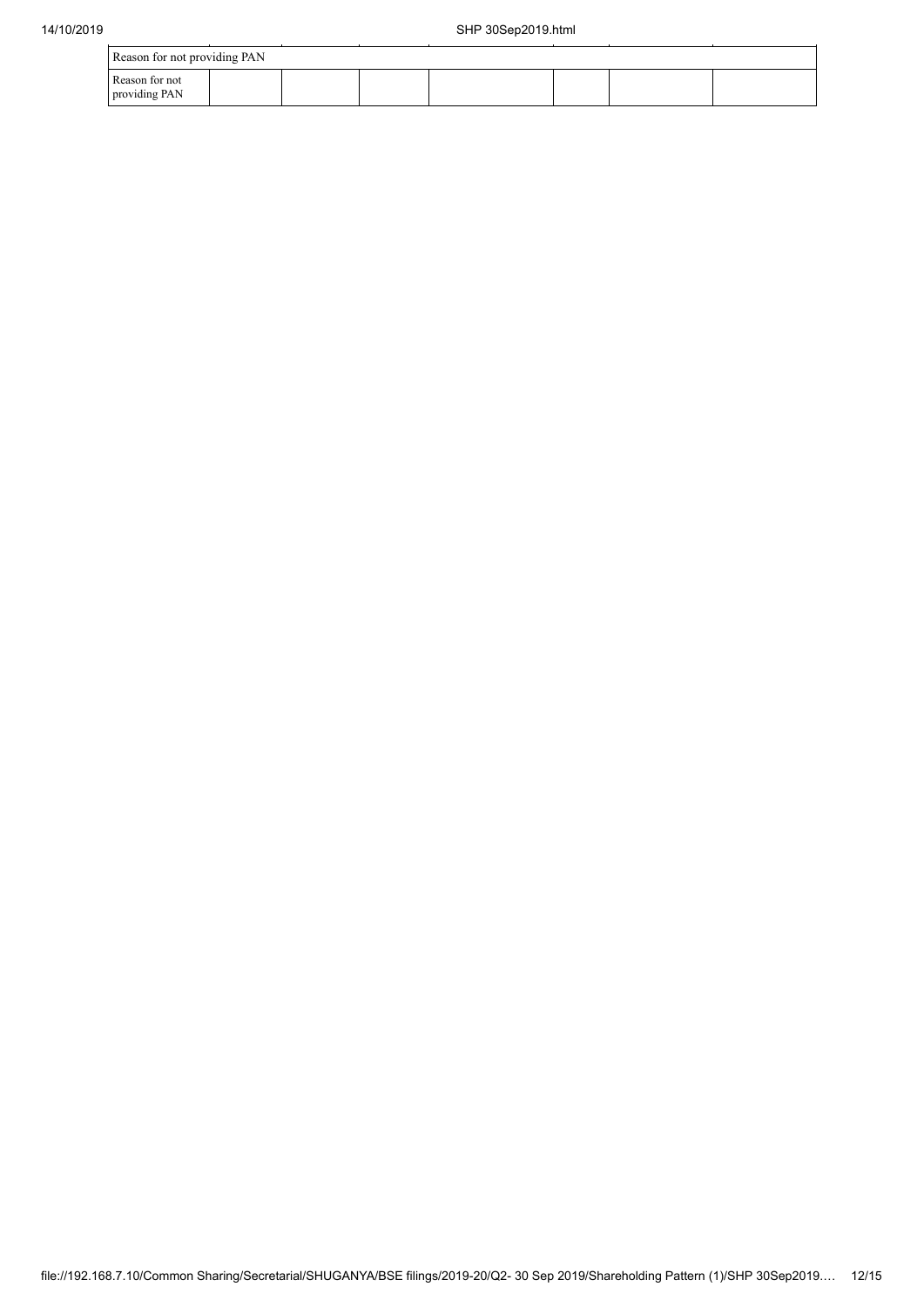| Any Other (specify)                                                                                                                                                                   |                                                               |                       |  |  |  |  |
|---------------------------------------------------------------------------------------------------------------------------------------------------------------------------------------|---------------------------------------------------------------|-----------------------|--|--|--|--|
| Searial No.                                                                                                                                                                           | $\,8\,$                                                       |                       |  |  |  |  |
| Category                                                                                                                                                                              | <b>Trusts</b>                                                 |                       |  |  |  |  |
| Category / More<br>than 1 percentage                                                                                                                                                  | Category                                                      |                       |  |  |  |  |
| Name of the<br>Shareholders (I)                                                                                                                                                       |                                                               | Click here to go back |  |  |  |  |
| PAN(II)                                                                                                                                                                               |                                                               | Total                 |  |  |  |  |
| No. of the<br>Shareholders (I)                                                                                                                                                        | $\mathbf{1}$                                                  | 1565                  |  |  |  |  |
| No. of fully paid<br>up equity shares<br>$\text{held}(\text{IV})$                                                                                                                     | 11                                                            | 2321264               |  |  |  |  |
| No. Of Partly paid-<br>up equity shares<br>held (V)                                                                                                                                   |                                                               |                       |  |  |  |  |
| No. Of shares<br>underlying<br>Depository<br>Receipts (VI)                                                                                                                            |                                                               |                       |  |  |  |  |
| Total nos. shares<br>held $(VII) = (IV) +$<br>$(V)$ + $(VI)$                                                                                                                          | 11                                                            | 2321264               |  |  |  |  |
| Shareholding as a<br>% of total no. of<br>shares (calculated<br>as per SCRR,<br>1957) (VIII) As a<br>% of $(A+B+C2)$                                                                  | $\boldsymbol{0}$                                              | 5.61                  |  |  |  |  |
|                                                                                                                                                                                       | Number of Voting Rights held in each class of securities (IX) |                       |  |  |  |  |
| Class eg: X                                                                                                                                                                           | 11                                                            | 2321264               |  |  |  |  |
| Class eg:y                                                                                                                                                                            |                                                               |                       |  |  |  |  |
| Total                                                                                                                                                                                 | 11                                                            | 2321264               |  |  |  |  |
| Total as a % of<br><b>Total Voting rights</b>                                                                                                                                         | $\boldsymbol{0}$                                              | 5.61                  |  |  |  |  |
| No. Of Shares<br>Underlying<br>Outstanding<br>convertible<br>securities (X)                                                                                                           |                                                               |                       |  |  |  |  |
| No. of Shares<br>Underlying<br>Outstanding<br>Warrants $(X_i)$                                                                                                                        |                                                               |                       |  |  |  |  |
| No. Of Shares<br>Underlying<br>Outstanding<br>convertible<br>securities and No.<br>Of Warrants (Xi)<br>(a)                                                                            |                                                               |                       |  |  |  |  |
| Shareholding, as a<br>% assuming full<br>conversion of<br>convertible<br>securities (as a<br>percentage of<br>diluted share<br>capital) (XI)=<br>(VII)+(X) As a $\%$<br>of $(A+B+C2)$ | $\boldsymbol{0}$                                              | 5.61                  |  |  |  |  |
| Number of Locked in shares (XII)                                                                                                                                                      |                                                               |                       |  |  |  |  |
| No. (a)                                                                                                                                                                               |                                                               |                       |  |  |  |  |
| As a % of total<br>Shares held (b)                                                                                                                                                    |                                                               |                       |  |  |  |  |
| Number of equity<br>shares held in<br>dematerialized<br>form (XIV)                                                                                                                    | 11                                                            | 2215064               |  |  |  |  |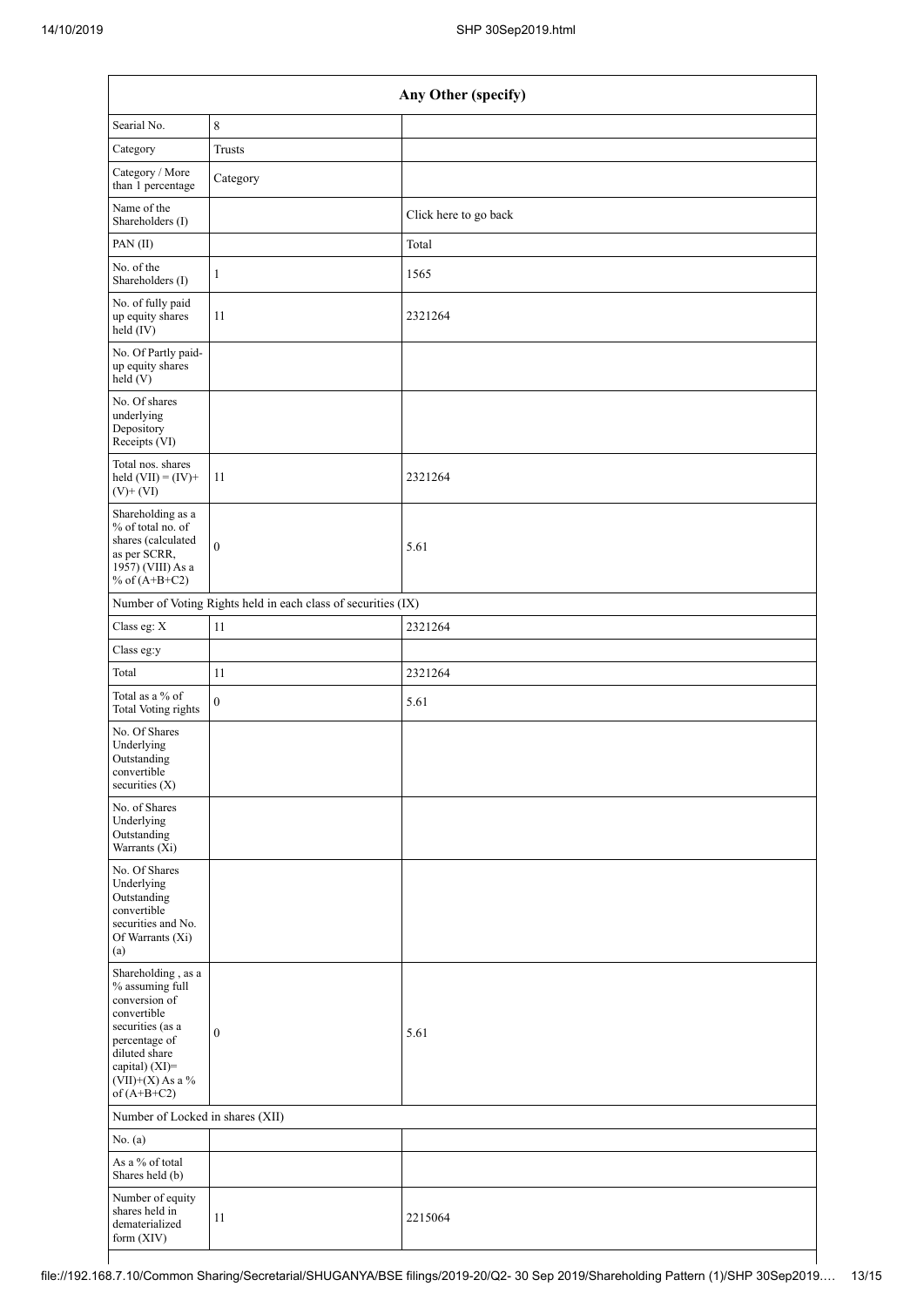Reason for not providing PAN

| Reason for not providing PAN      |  |  |  |  |  |  |  |
|-----------------------------------|--|--|--|--|--|--|--|
| i Reason for not<br>providing PAN |  |  |  |  |  |  |  |